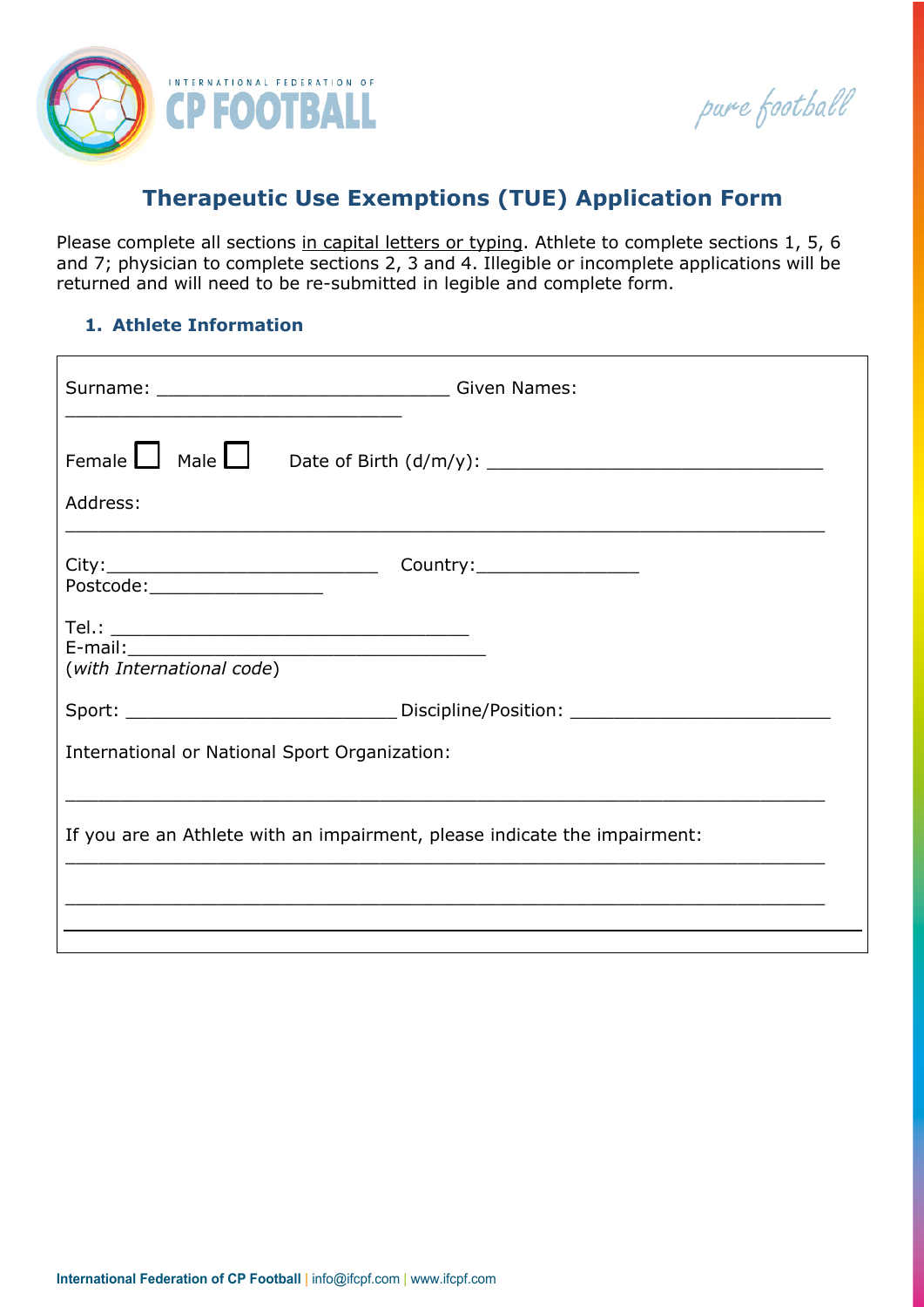### **2. Medical Information** *(continue on separate sheet if necessary)*

Diagnosis:

If a permitted medication can be used to treat the medical condition, please provide clinical justification for the requested use of the prohibited medication:

 $\_$  , and the set of the set of the set of the set of the set of the set of the set of the set of the set of the set of the set of the set of the set of the set of the set of the set of the set of the set of the set of th

 $\_$  , and the set of the set of the set of the set of the set of the set of the set of the set of the set of the set of the set of the set of the set of the set of the set of the set of the set of the set of the set of th  $\_$  , and the set of the set of the set of the set of the set of the set of the set of the set of the set of the set of the set of the set of the set of the set of the set of the set of the set of the set of the set of th  $\_$  , and the set of the set of the set of the set of the set of the set of the set of the set of the set of the set of the set of the set of the set of the set of the set of the set of the set of the set of the set of th

#### **Comment:**

*Evidence confirming the diagnosis shall be attached and forwarded with this application. The medical information must include a comprehensive medical history and the results of all relevant examinations, laboratory investigations and imaging studies. Copies of the original reports or letters should be included when possible. Evidence should be as objective as possible in the clinical circumstances. In the case of non-demonstrable conditions, independent supporting medical opinion will assist this application.*

*WADA maintains a series of guidelines to assist physicians in the preparation of complete and thorough TUE applications. These TUE Physician Guidelines can be accessed by entering the search term "Medical Information" on the WADA website: https://www.wada-ama.org. The guidelines address the diagnosis and treatment of a number of medical conditions commonly affecting athletes, and requiring treatment with prohibited substances.*

#### **3. Medication Details**

|    | Prohibited<br>Substance(s):<br>Generic name | Dose | Route of<br>Administration | Frequency | Duration of<br>Treatment |
|----|---------------------------------------------|------|----------------------------|-----------|--------------------------|
|    |                                             |      |                            |           |                          |
| 2. |                                             |      |                            |           |                          |
| 3. |                                             |      |                            |           |                          |
| 4. |                                             |      |                            |           |                          |
| 5. |                                             |      |                            |           |                          |
| 6. |                                             |      |                            |           |                          |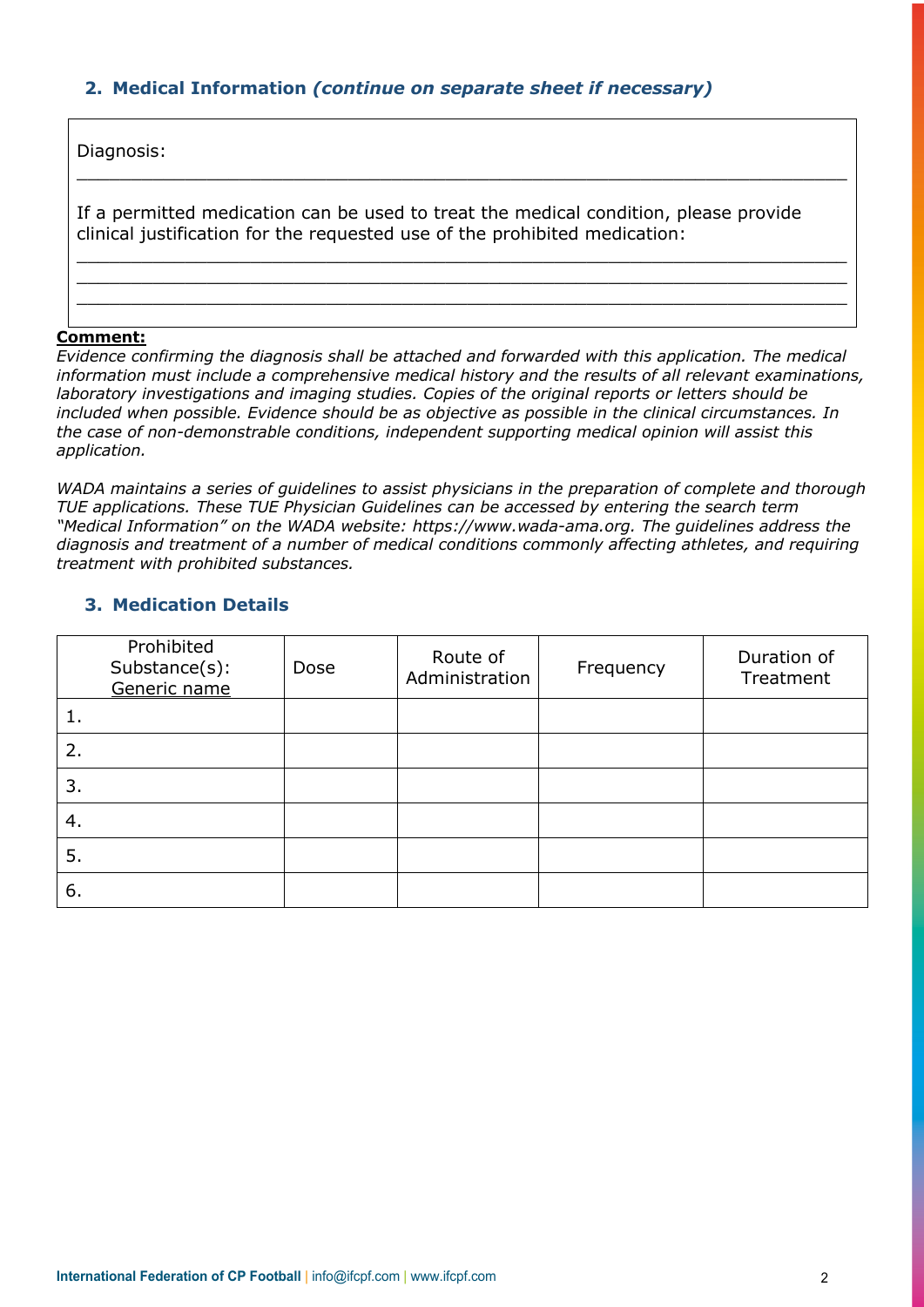# **4. Medical Practitioner's Declaration**

| I certify that the information at sections 2 and 3 above is accurate, and that the above-<br>mentioned treatment is medically appropriate. |  |  |  |  |  |
|--------------------------------------------------------------------------------------------------------------------------------------------|--|--|--|--|--|
| Name:                                                                                                                                      |  |  |  |  |  |
|                                                                                                                                            |  |  |  |  |  |
| Medical specialty:                                                                                                                         |  |  |  |  |  |
|                                                                                                                                            |  |  |  |  |  |
| Address:                                                                                                                                   |  |  |  |  |  |
| Tel.:                                                                                                                                      |  |  |  |  |  |
| Fax:                                                                                                                                       |  |  |  |  |  |
|                                                                                                                                            |  |  |  |  |  |
| E-mail:                                                                                                                                    |  |  |  |  |  |
|                                                                                                                                            |  |  |  |  |  |
|                                                                                                                                            |  |  |  |  |  |
| Date: Date:                                                                                                                                |  |  |  |  |  |
|                                                                                                                                            |  |  |  |  |  |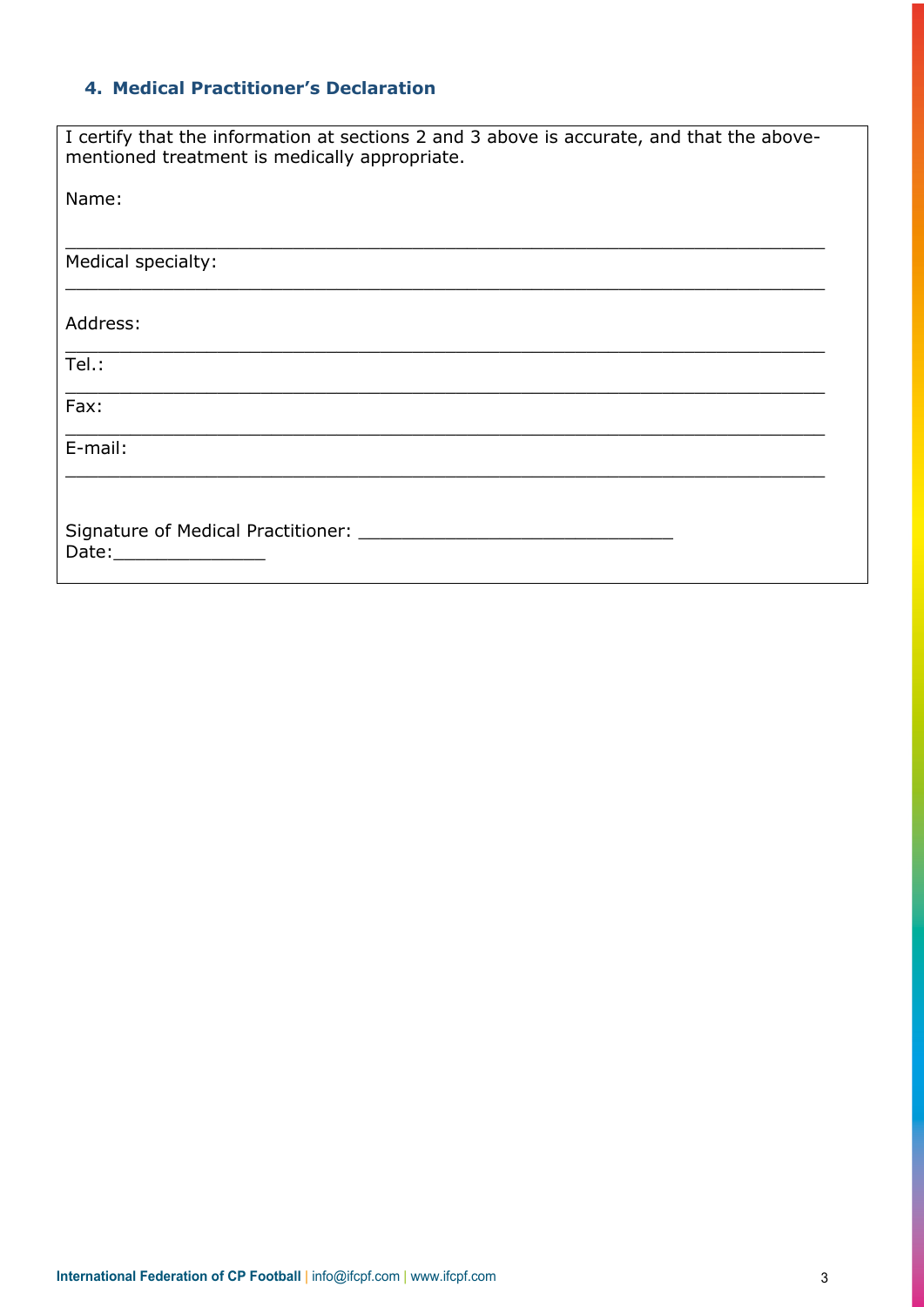# **5. Retroactive applications**

| Is this a retroactive                                 | <b>Please choose one:</b>                                                                                                                           |
|-------------------------------------------------------|-----------------------------------------------------------------------------------------------------------------------------------------------------|
| application?<br>Yes:                                  | $\Box$ Emergency treatment or treatment of an acute<br>medical condition was necessary                                                              |
| No:<br>If yes, on what date was<br>treatment started? | $\Box$ Due to other exceptional circumstances, there was<br>insufficient time or opportunity to submit an<br>application prior to sample collection |
|                                                       | Advance application not required under applicable<br>rules                                                                                          |
|                                                       | Fairness (WADA and [IF/NADO] approval required)                                                                                                     |
|                                                       | Please explain:                                                                                                                                     |
|                                                       |                                                                                                                                                     |
|                                                       |                                                                                                                                                     |
|                                                       |                                                                                                                                                     |
|                                                       |                                                                                                                                                     |
|                                                       |                                                                                                                                                     |

# **6. Previous applications**

| Have you submitted any previous TUE application(s) to any ADO? |                                                                                                                                                                                                                                |                       |  |  |  |  |
|----------------------------------------------------------------|--------------------------------------------------------------------------------------------------------------------------------------------------------------------------------------------------------------------------------|-----------------------|--|--|--|--|
| Yes $\Box$                                                     | N <sub>o</sub>                                                                                                                                                                                                                 |                       |  |  |  |  |
| For which substance or method?                                 |                                                                                                                                                                                                                                |                       |  |  |  |  |
|                                                                | To whom? The whom the contract of the contract of the contract of the contract of the contract of the contract of the contract of the contract of the contract of the contract of the contract of the contract of the contract | When? $\qquad \qquad$ |  |  |  |  |
|                                                                | Decision: Approved                                                                                                                                                                                                             | Not approved $\Box$   |  |  |  |  |